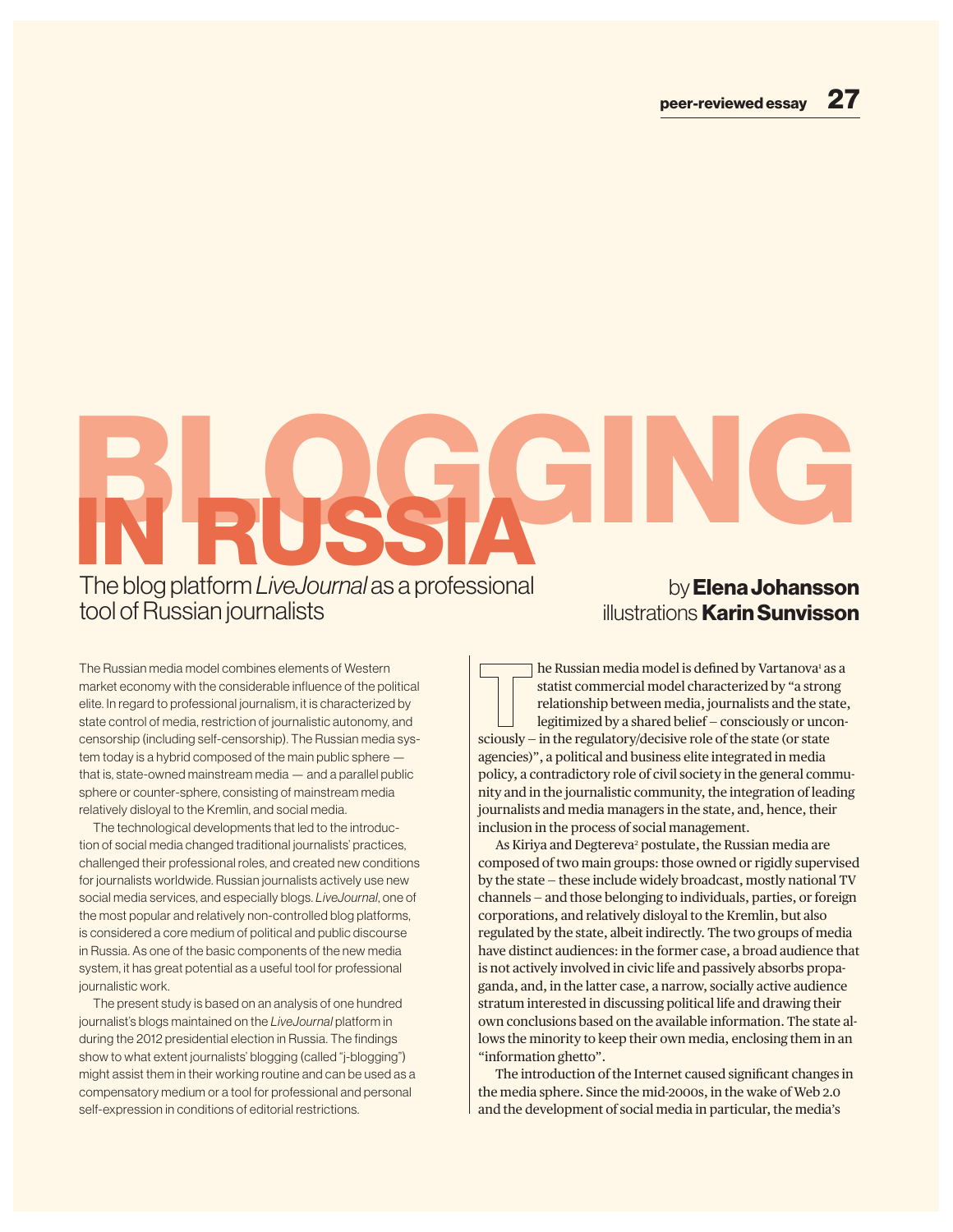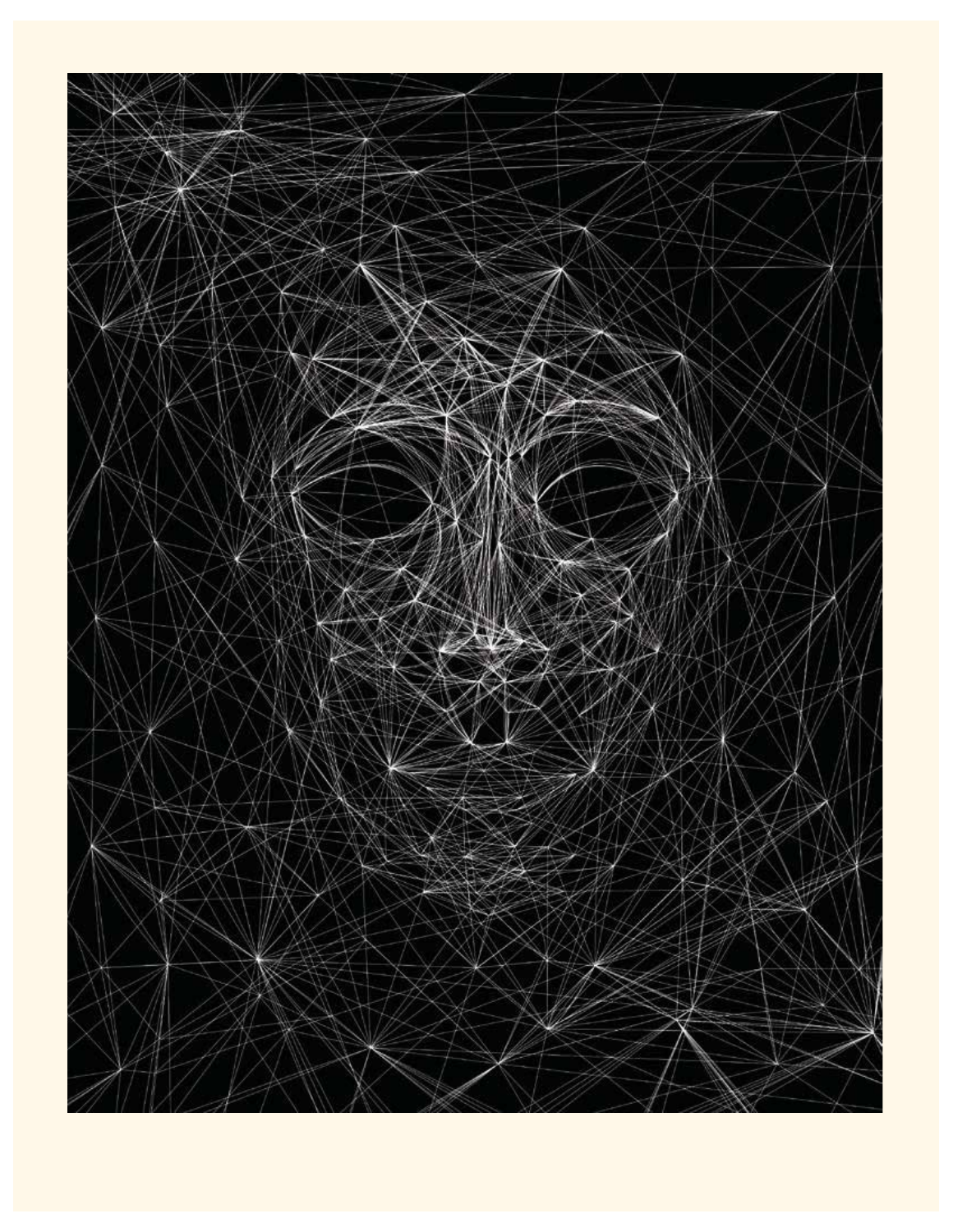next seismic shift started a new wave in media development. This new era is characterized by broader involvement of people in horizontal communication, increased media–audience interaction, political mobilization, and the organizational function of the Internet. The Russian Internet, or RuNet, has up to now

remained relatively free of government interference,3 and has sometimes been a more reliable source of information than the traditional media.

With the growth of the digital public domain and the emergence of new media systems which influence the established media-political relationships, the patterns of communication have changed. Chadwick4 defines the new platforms as "hybrid media systems" which "built upon interactions among old and new media and their associated technologies, genres, norms, behaviors, and organizations". According to Chadwick, the relevant players in the hybrid media system are "articulated by complex and evolving power relations based upon adaptation and interdependence".

A new model of the modern Russian media system suggested by Kiriya<sup>5</sup> considers the

coexistence of old and new media in terms of main and parallel public spheres. The parallel (or "alternative") sphere is composed of institutionalized and non-institutionalized media:

Main public sphere:

O Widespread (national) TV channels, radio, and some political print media

Parallel public sphere:

O Institutionalized

O "Oppositional" TV channels (e.g. *REN-TV*), media outlets controlled by elite groups close to the state (e.g. *Ekho Moskvy* radio), and online-media

O Non-institutionalized

O Blogs and social networking sites

THE IDEA OF the division of the audience has been developed in the context of the public counter-sphere concept by Bodrunova and Litvinenko.<sup>6</sup> They emphasize a twofold understanding of hybridization: it is based on technological media convergence, and at the same time it has a political aspect. According to their analysis, the hybridization of the Russian media system, which can be observed in both offline and online media, is characterized by the formation of a major cleavage in the public sphere, and of a nationwide, full-scale public counter-sphere based on an alternative agenda and new means of communication.

Bodrunova and Litvinenko draw a conclusion about the encapsulation of several (usually two) main audience groups "within their agendas and deliberation milieus with almost no bridges between those two". In these two Russian public spheres, the barriers against information from the opposing sphere are quite high. Thus the most acute issues which form the agenda in the

counter-sphere often are not included in the mainstream news, or are slanted to the advantage of the current establishment. Conversely, topics relevant to the mainstream media are considered emasculated and "spin-doctored" in the counter-sphere media. According to this analysis, the divide is grounded in different

> patterns of media consumption: the divide, the authors argue, is between national TV channels, mid-market and tabloid newspapers on the one hand, and a new, "politically active social milieu cutting across traditional demographic stratification" on the other. Bodrunova7 identifies the following "media junctions" as constituting the counter-sphere in Russia:

#### Media

- O Established "oppositional" media of all types and all platforms (the radio station *Ekho Moskvy*, the newspaper *Novaia gazeta*, and the discussion portal *Grani.ru*);
- O Alternative-agenda media in urban areas established in the 12000s (the online TV channel *Dozhd*, the city magazine *Bolshoi gorod*, and the online project *Snob.ru*);
- O Business newspapers, which have tended to have a left-liberal stance rather than a conservative one (*Kommersant*", *Vedomosti*);
- O Blogs, whose authors have become mediated public figures (the lawyer Alexey Navalny's *LiveJournal* blog, for instance);
- O Projects in social networking sites (*Facebook*; the Russian-language networking site *VKontakte*);
- O Creators of online media texts of a mostly critical, analytical, or even artistic nature (including journalists in online-only media, famous writers, and experts)
- $\bullet$  Constellations of interconnected portals that included think tanks, universities, thematic sites, blogs, and news portals

THIS NEW MEDIA environment creates alternative public spaces and news agendas. Social media and especially blogs play an extremely important role in setting political agendas and forming collective opinions in the modern Russian hybrid media system, providing an alternative to government information channels and elite-controlled media. However, both political camps — pro-Kremlin and oppositional — coexist within the boundaries of social media.

We have also witnessed a certain tendency towards interpenetration: bloggers actively cite and comment on the mainstream media agenda, while professional journalists refer to blogs and other social media as sources of information. Yagodin<sup>8</sup> points to a "blogization" of Russian journalism — the politicizing of the media and social space. However, these trends do not significantly alter the paradigm described above.

After its introduction in Russia in 1999, *LiveJournal* quickly became a hit and acquired the informal status of an "area for Russian intellectuals", in Podshibiakin's words,<sup>9</sup> finally becom-

**The Russian media tradition is one of skilled essayists – and a certain amount of control over content.**

**" THE RUSSIAN INTERNET, OR RUNET, HAS UP TO NOW REMAINED RELATIVELY FREE OF GOVERNMENT INTER-FERENCE."**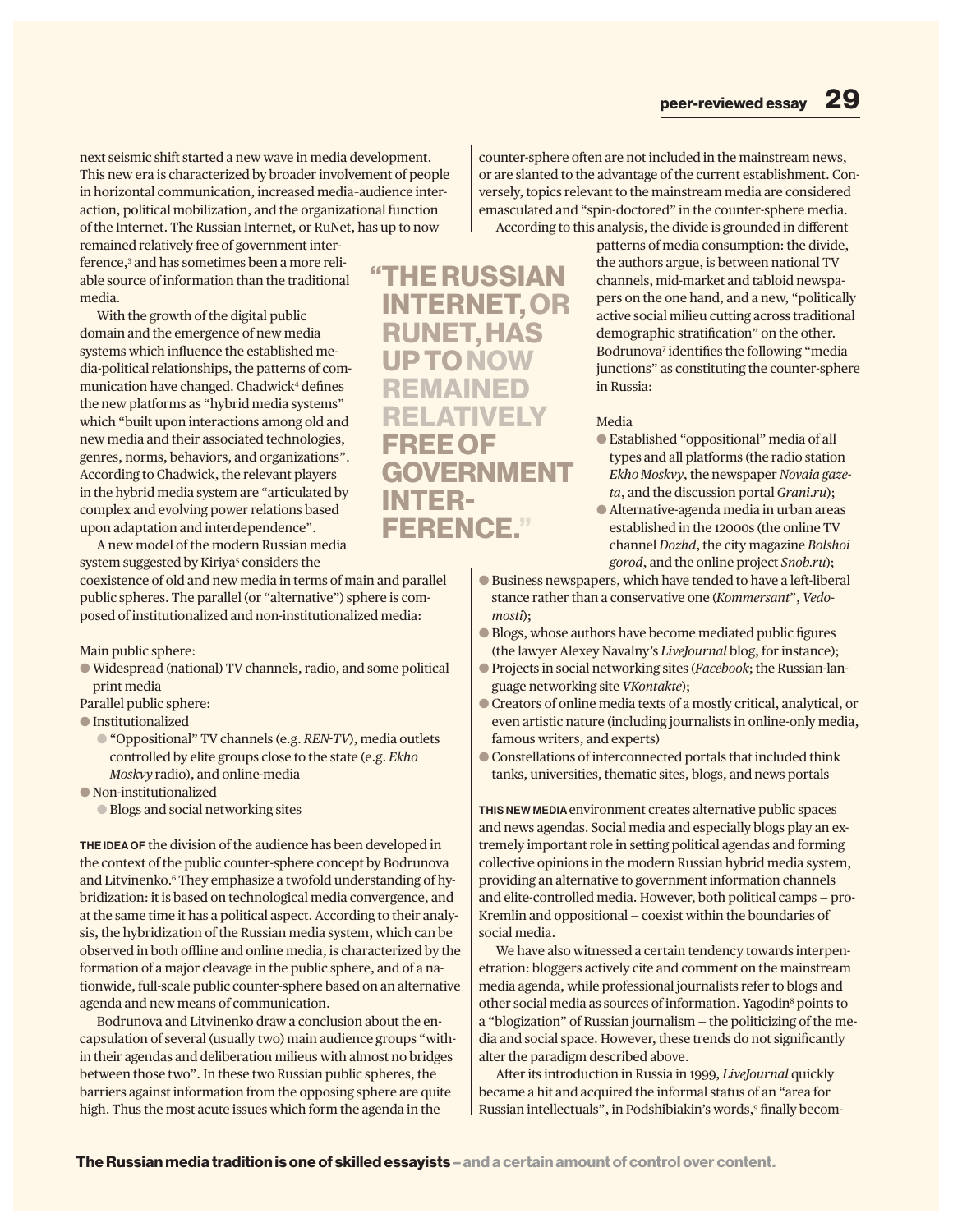ing a national cultural phenomenon. However, lively and rapidly developing social networking sites such as the Russian language *VKontakte* and *Odnoklassniki* and the global *Facebook* have brought significant changes the past decade. First, they provoked an "exodus from *LiveJournal*": the blog platform began to lose users. Second, as Baldin and Borodin<sup>10</sup> argue, the blogosphere

(or network of mutually linking blogs) has merged with social networking sites; the blog-roll function is often primary.

NEVERTHELESS, *LiveJournal* remains one of the most important media platforms in Russia. Berkman Center research<sup>11</sup> has found that the Russian blogosphere serves as a central discussion core that contains the majority of political and public affairs discourse, and is composed mainly (although not exclusively) of blogs on

the *LiveJournal* platform. The Russian-language blogosphere contains some 65 million blogs: about nine million of these are stand-alone blogs; others are hosted on about one hundred different blog platforms. The *LiveJournal* blog platform is one of the leaders, with more than 2.8 million accounts and 90,000 entries daily.12

#### **The changed role and functions of journalists**

The rapid development of the Internet in recent decades has affected journalism as a profession worldwide. Increasing interactivity and opportunities for individualization of media content have changed audiences' demands and behavior and challenged the usual routine of journalists' work and professional practices, and have even undermined the traditional roles and functions of journalists in society. These roles and functions are rooted in professional journalistic culture, which usually is defined as a complex mix of journalistic values, practices, norms, and media products.

The role and functions of journalists in society, along with journalists' distance from power and a market orientation, constitute institutional roles — one of the principal domains of professional journalistic culture. Professional journalistic culture tends to unify the profession worldwide: journalists often share the same professional values, follow the same professional standards, and use similar practices. At the same time, however, it varies with cultural differences from one country to another, as Hanitzsch argues.<sup>13</sup> He and his colleagues extend this point in further research<sup>14</sup> by identifying three main clusters of journalistic culture: "Western journalism culture"; "peripheral Western" (similar to the first); and a group of developing countries and transitional democracies, which tend to be rather non-democratic. In this analysis, Russia is placed the third group. The professional role of journalists in Russia, as elsewhere, is determined to a large extent by tradition, culture, and the state of the media.

First of all, Russian journalism inherits a long history of service to the state. Trakhtenberg<sup>15</sup> stresses that the Russian media as an

institution were initially established by the authorities as a tool for informing, manipulating, and managing the public. Russian journalism is closely linked with literature: the most famous writers were at the same time well-known journalists; and major journalists thought of themselves primarily as enlighteners and contributed to Russian culture, as Zhirkov<sup>16</sup> writes.

**"THE RUSSIAN-LANGUAGE BLOGOSPHERE CONTAINS SOME 65 MILLION BLOGS."**

According to Pasti,<sup>17</sup> in the Soviet period journalists functioned as propagandists and agitators; but as Roudakova points out,<sup>18</sup> they were also "missionaries" and educators, part of the intelligentsia, a social class of people engaged in an intellectual endeavor aimed at disseminating culture, which in Eastern Europe "always connoted impeccable moral integrity and a perceived duty to put one's education and social and cultural capital to use for the betterment of society". Post-Soviet

journalists had fallen a long way from "almost the fourth estate" in 1991 to 1995, to use Zassoursky's words,<sup>19</sup> to almost PR workers serving the interests of influential groups and persons in politics and business, as Pasti observes.20

Thus the journalistic profession in modern Russia is influenced by inherited traditions and at the same time by the specific nature of the contemporary media–political model. Russian journalism differs in its tendencies towards personification and literature-centric individualism, and in its ability to influence public opinion. Hanitzsch et al.<sup>21</sup> find that journalists in contemporary Russia have "the most favorable attitude towards providing analysis", but also perceive themselves more as cooperators and supporters of government and official policy and as having an advocacy function.

A TYPICAL RUSSIAN JOURNALIST is described by Pasti<sup>22</sup> as "a happy journalist" combining two jobs — one in a media company, for stability, and one as a freelancer, for the sake of his or her creative ambitions. Some prefer to call themselves "media workers". Pasti points out that journalism has become popular as a "social elevator", to the detriment of the professional ethos. Vartanova and Azhgikhina,<sup>23</sup> however, optimistically note that Russian journalism, because it is literature-centric and more personified, has traditionally been a mission rather than a profession, and that this missionary function is being revived.

Singer<sup>24</sup> and Lewis<sup>25</sup> point out that journalists in Western democracies have traditionally been a kind of chosen gatekeeper with a clear mission to act as a "fourth estate", but also as leading observers and reporters of society. Their job has always been "to gather, filter, edit and publish the news", as Hermida<sup>26</sup> puts it. Today this function is challenged: everyone with a computer has the same capabilities as a journalist. Now retaining control demands some cooperation with the audience, which wants not only to consume media content, but also to produce and contribute to it.

In her analysis of blogging journalists ("j-bloggers"), Singer<sup>27</sup> found that most journalists do not invite audience participation to any greater extent that they did in an offline media culture,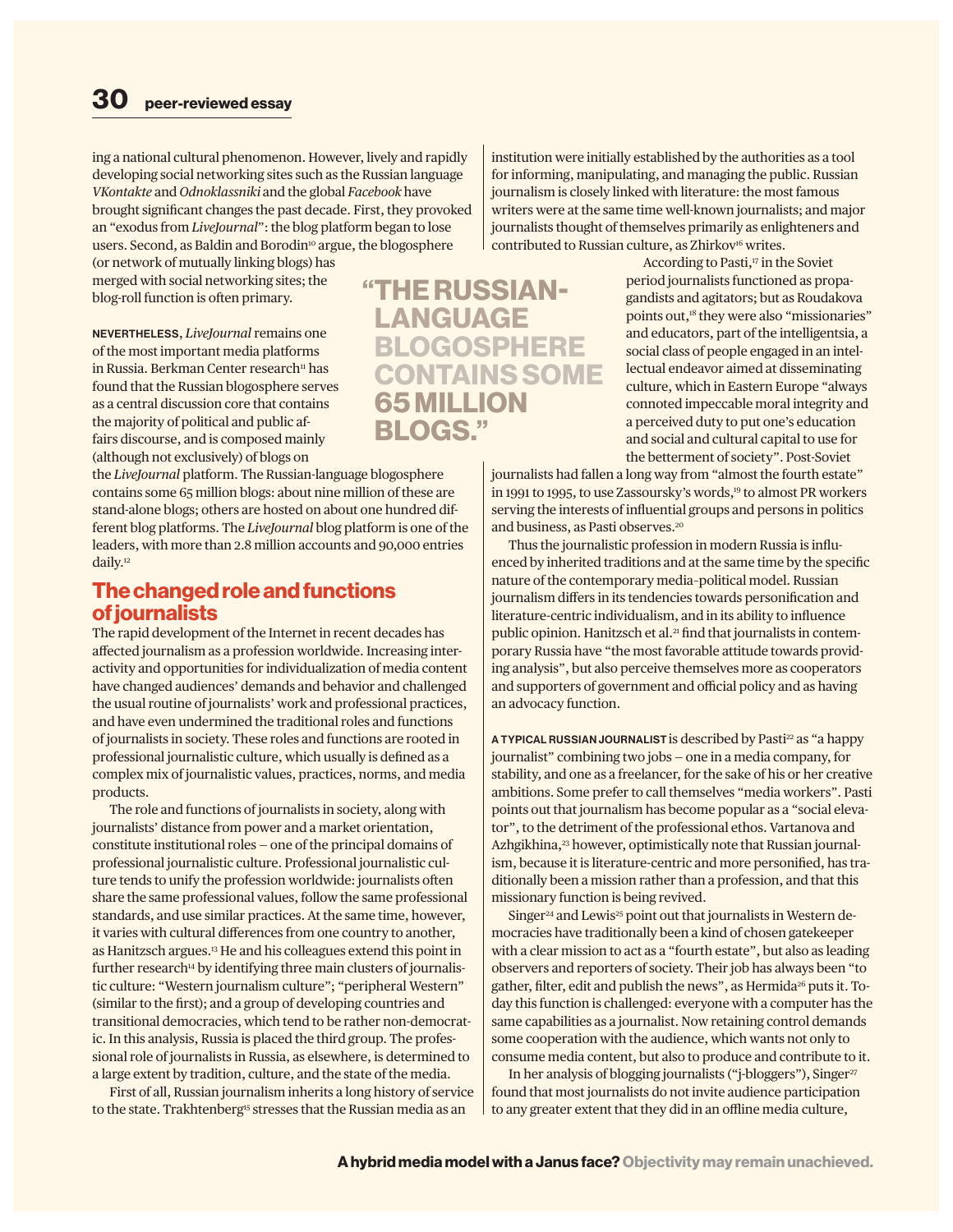maintaining the traditional work process and following a course of "normalizing" behavior: that is, they adapt the traditional norms and practices of journalism to fit the new platform. A similar tendency is observed by Lasorsa et al.<sup>28</sup> in the first big data analysis of journalists' use of *Twitter*. Hermida<sup>29</sup> finds that journalists in the social media era try to retain their gatekeeping role, but put more resources into the filtering part of the process. They are becoming managers of conversations, highlighting what they see as good information instead of trying to edit out what they see as bad.

DUE TO THE RECENT CHANGES, the core function of the contemporary Russian journalist has shifted towards providing orientation "because orientation is what the audience needs in the face of the enormous information flow that is becoming more and more complex", to quote Litvinenko<sup>30</sup>. Referring to Conboy, <sup>31</sup> Litvinenko argues that "the increasing presence of journalists in social media leads to [a] personalization of journalism", and that the growing tendency of journalists to market themselves as brands was once "a trademark of pre-professional journalists" in the early days of the press.

Thus social media pose challenges to journalism, but also create new opportunities for it, and indeed have become an irreplaceable tool for journalistic work worldwide. Many studies document the effectiveness of the new platforms for finding, gathering and distributing news, for fact-checking,<sup>32</sup> crowdsourcing, communicating with audiences,<sup>33</sup> for professional discussions with colleagues, and so on. A comparative study of 1500 journalistic surveys in Poland, Russia, and Sweden<sup>34</sup> in 2012 has shown that Russian, Polish, and Swedish journalists use *Facebook*, *Twitter*, other communities (*Odnoklassniki* and *VKontakte*), and especially blogs primarily for obtaining ideas, for research and investigation, and for keeping in contact with their audience.

However, Russian journalists use those platforms and especially blogs for professional needs more frequently than their Polish and Swedish counterparts. According to Johansson, 35 Russian journalists are also much more active than their western colleagues in using social media for publishing other content besides their regular work, for discussing socio-political issues, and for commercial goals such as earning money by advertising or PR and strengthening the trademark of the media company.

ONE HYPOTHESIS MIGHT be that Russian journalists' use of social media, and particularly *LiveJournal*, is influenced not only by the specific character of the journalistic profession but also by the journalist's role in society, cultural traditions, the state of the media and the political situation. Moreover, another assumption is that Russian journalists are under two kinds of pressure — that is, political and commercial pressure, as observed by Nygren and Degtereva,<sup>36</sup> and the pressure of high censorship (or self-censorship) and reduced press freedom,<sup>37</sup> which restricts their exercise of their profession; and in this situation Russian journalists can use blogs maintained on the *LiveJournal* platform as a compensatory means of professional self-expression.

#### **Analysis of the content in journalists' blogs on the LiveJournal Platform**

The present study is based on a cluster analysis of content in one hundred journalists' blogs maintained on the *LiveJournal* platform. Usually, Russian media face especially strong state control during election campaigns. A two-week period before the Russian presidential election of March 2012 (from March 1 to March 14, 2012) was therefore chosen for examination.

Two difficulties arose in the selection of journalists' blogs. The first was connected with professional identity. The boundaries of the journalistic profession are blurred today, and it is difficult to define who can be considered a journalist. Only those bloggers who met the following two criteria were selected for the sample:

- 1. Regular collaboration with or employment by at least one institutionalized media outlet;
- 2. A journalistic background or education.

The second obstacle was the anonymity of users in *LiveJournal*. This problem was also solved, however. It is generally known that bloggers can choose different levels of anonymity. People can hide their real names or use them openly. J-bloggers were found on *LiveJournal* in three different ways, depending on their level of anonymity:

1. Open identity: The user's nickname corresponds to a real name O Real names of well-known journalists found in Google, Yandex, and Wikipedia under the key words "journalists' blogs". Examples:

Vladimir Varfolomeev, nickname "varfolomeev", http://varfolomeev.livejournal.com/;

Alexandr Podrabinek, nickname "podrabinek", http://podrabinek.livejournal.com/.

- 2. Semi-open identity
	- O Indirect indicators and feature search
	- a. Sometimes journalists refer to their blogs in the "About the author" section on media web sites
	- b. Journalists refer to their colleagues' blogs. Search example: User's date of birth in *LiveJournal* compared with a journalist's personal information on a media web site or a CV openly published in the Internet

#### Examples:

Vadim Ponomarev, journalistic pen name

Guru Ken, nickname "guruken", http:// guruken.livejournal.com/; Bozhena Rynska mentioned her *LiveJournal* blog and the nickname "becky-sharpe" when she was a guest on a TV program, http://becky-sharpe. livejournal.com/; Sergey Dick's nickname "onreal" in his blog on the radio station Echo Moskvy's site, http://echo.msk.ru/blog/

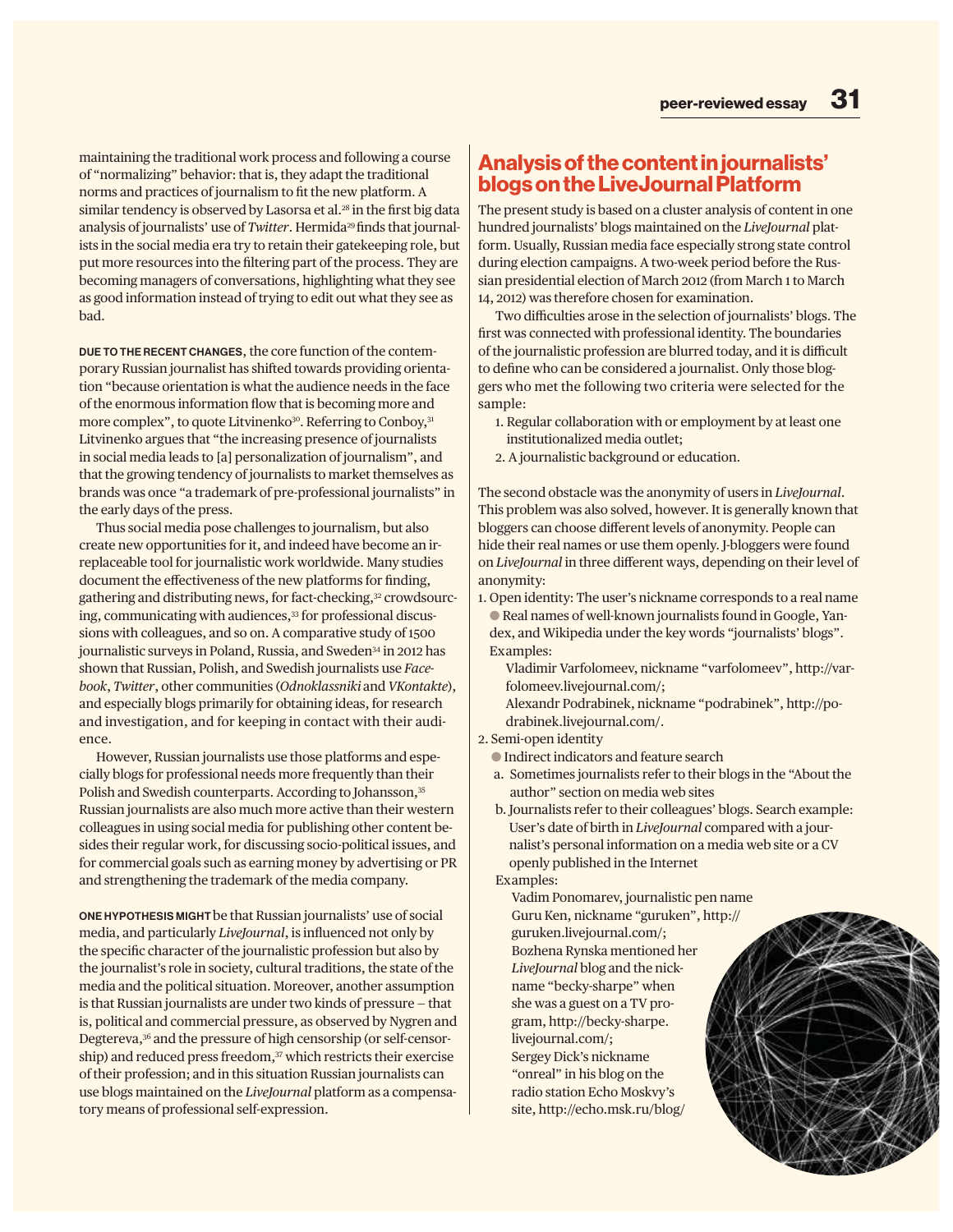onreal/, matches his *LiveJournal* nickname, http://onreal. livejournal.com/.

3. Secret identity

O Information obtained through personal contacts; journalistic background confirmed in private correspondence with j-blogger

Examples:

A female journalist working for a regional media company, nickname "indeborga", http://in-

> **" THE CONTENT DELIVERED THROUGH**

**LIVEJOURNAL CAN TAKE TWO** 

**ORIGINAL AND NON-ORIGINAL."**

**DIFFERENT** 

**FORMS:** 

deborga.livejournal.com/.

ULTIMATELY, ONE HUNDRED j-bloggers on the *LiveJournal* platform were selected who met the criteria above. The cluster analysis of their blogs' content is based on the results of a Berkman Center study<sup>38</sup> which found that the Russian blogosphere is significantly clustered, that is, it generally consists of discrete thematic discussion zones, namely the political/social and cultural clusters. For the present study two more clusters were added: professional matters and other issues. Thus the following topic clusters were established for the analysis:

1. Political/social discourse (discourse on

- Russian and foreign politics and current events, elections, international links, Russian and foreign media, business, economics, and finance, social and environmental activism, democratic opposition);
- 2. Cultural matters (movies, pop culture, hobbies, art, music, theater, literature and culture, "women's issues", psychology, philosophy, fashion);
- 3. Professional matters (professional ethics, censorship, selfcensorship, media, journalists' community, professional advice, contacts, employment);
- 4. Other (private matters, everyday routines, "noise" emotional expressions and "messages about nothing")

AS MENTIONED ABOVE, the blogosphere interweaves with other media, such as social media platforms.39 This means that j-bloggers not only cross-post (that is, their *LiveJournal* posts may also be posted to *Twitter*, *Facebook*, or *VKontakte*) but they also use numerous links. The following scheme for the analysis of links was elaborated with reference to Kiriya's paradigm of two public spheres<sup>40</sup> and Bodrunova's<sup>41</sup> approach to the constitution of the counter-sphere in Russia:

1. Links to institutionalized media

a. Links to the author's own published stories

- 2. Links to social media platforms
	- a. Links to social networking sites and blogs
	- b. Links to other platforms (e.g. UGC platforms such as *YouTube*, *Flickr*, etc.)
- 3. Links to non-media platforms (agencies, organizations, companies)
- 4. Links to the author's website or stand-alone blog

In addition, the same one hundred j-bloggers were surveyed over the *LiveJournal* message system in April 2012 to clarify the characteristics of blogging in *LiveJournal* and to determine their specific use of blogging for professional needs. The survey message included these two questions:

1. Why do you still maintain your blog on *LiveJournal* although many people have abandoned this platform and moved to *Facebook* and *Twitter*?

> 2. How do you use *LiveJournal* for professional purposes?

This survey was sent only once; the waiting time was restricted to 2 months.

#### **Social media plays an active role**

In the two-week period during the presidential election campaign, ten of the 100 selected j-blogs were found to be inactive. The content of the active part of the sample (90 blogs) comprised 1754 entries on 1784 original topics (some entries contained two or more topics). The results of this cluster analysis are presented in Figure 1.

Socio-political issues were the largest

group with 48.7 percent of the topics. The election was the topic discussed most in this group, and made up 55.7 percent of the socio-political cluster. Election frauds and protest rallies were the most frequent topics; however, the j-blogging on these topics was predominantly neutral and unbiased. Yet the political views of the journalists were visible and differed depending on the media they worked for, and played a crucial role in their blogging.

Cultural issues were the second largest cluster, with 39.7 percent of the topics. Professional matters accounted for only 2.1 percent, and other matters 9.4 percent.

In all, 923 links were placed in the selected j-blogs in the period examined. The majority of these links — 59.5 percent — referred to institutionalized media (see Figure 2). It is remarkable that, in the vast majority of cases, the j-bloggers referred to institutionalized media of the counter-sphere — that is, "oppositional" media of all types and all platforms (e.g. *Ekho Moskvy* radio, the *Novaia Gazeta* daily newspaper and the *Grani.ru* discussion portal), to alternative-agenda media (the city magazine *Bolshoi gorod*, the *Snob.ru* project) and especially to liberal business newspapers (*Kommersant*", *Vedomosti*). Of the links to institutionalized media in this group, 28.6 percent referred to the blogger's own published stories.

Links to social media were the second largest group with 42.1 percent of all links. Social networking sites and blog platforms (mainly *LiveJournal*) accounted for 69 percent of this group; another 31 percent were links to other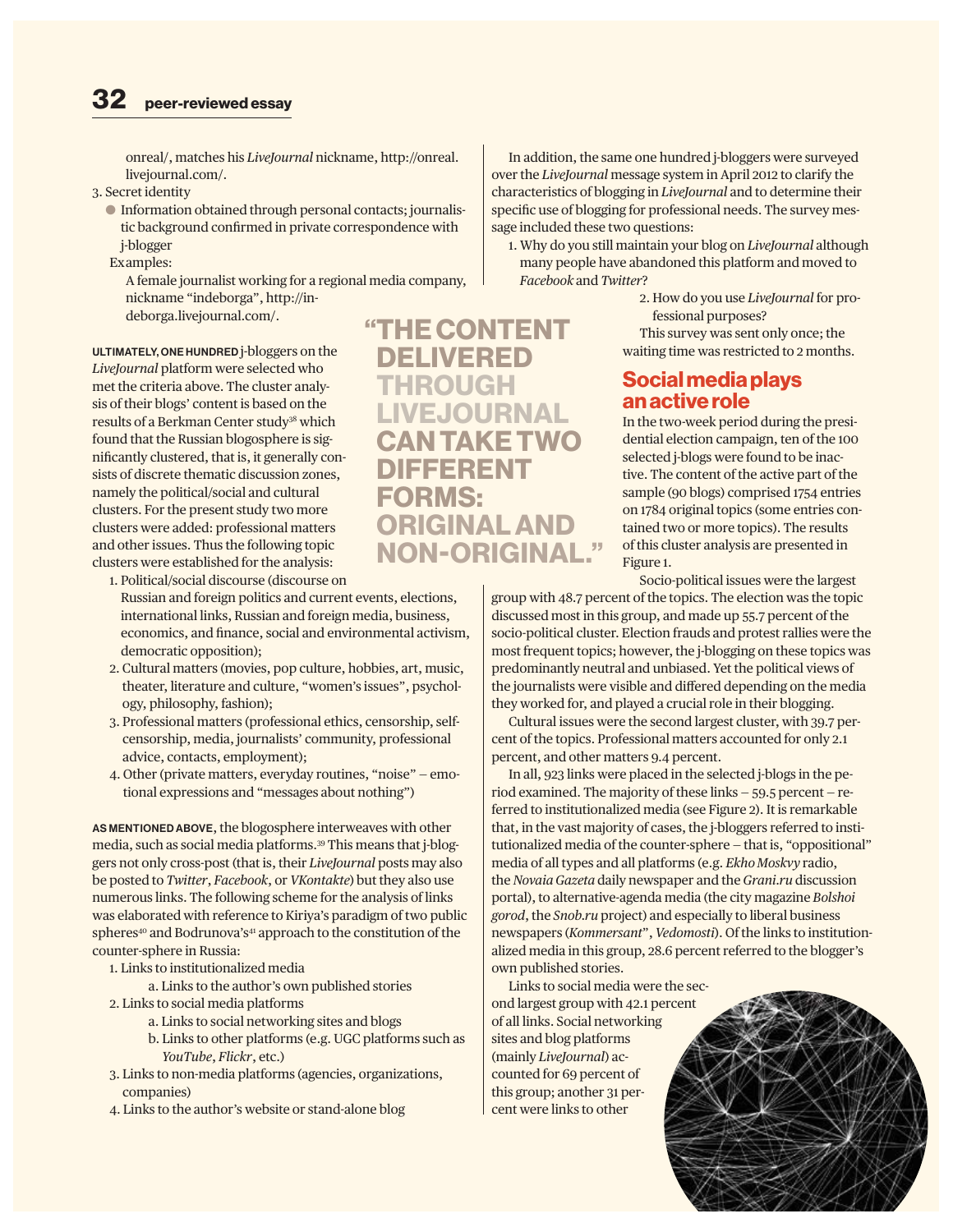- Figure 1. Topic Clusters<br>■ Socio-political
- $\blacksquare$  Cultural
- **Other (private, noise,** unidentified)
- Professional

- $\blacksquare$  Institutionalized media (e.g. links to the blogger's published stories)
- Social media (e. g. blogs and social networking sites)
- $\blacksquare$  Non-media websites (agencies, organizations)
- Q J-blogger's stand-alone blogs or websites

UGC services, predominately *YouTube* and *Flickr*. When mentioning state TV programs and news, j-bloggers preferred to link to the content on *YouTube* and not to a state media website. The smallest group, 5.2 percent of the links, referred directly to journalists' stand-alone blogs maintained on other platforms (such as *WordPress* for example) or to the journalists' own websites: In such cases, *LiveJournal* is used as a technical tool for publicizing content on other services.

Almost all of the links referred to the Russian-language media; only one link referred to a Ukrainian-language source and one to an English-language source.

### **J-bloggers use LiveJournal mostly for professonal purposes**

Of the 100 j-bloggers surveyed, 37 responded, or about one third of the sample. The majority of the responding j-bloggers use or used *LiveJournal* for professional purposes (19 said they currently did so, six had done so in the past). Two persons used *LiveJournal* only for private purposes and six persons ignored this question. Four j-bloggers used *LiveJournal* only as a tool for conveying content from their stand-alone blogs or websites.

The survey found several important peculiarities about the use of *LiveJournal*. Some j-bloggers considered *LiveJournal* a medium of personal self-expression rather than a tool for professional work. "I don't use *LiveJournal* for work. It's just a means to share my personal thoughts and ideas", the recognized j-blogger boris-ivanov wrote (a male freelance cinema critic). Another jblogger, maxim-efimov (a male freelancer, provincial) noted:

**Using** *LiveJournal* **is mostly a habit. It gives me a chance to express myself, to share my thoughts with large audience. It is an opportunity to be a part of society, to have a space to express my opinions and beliefs. In** *LiveJour-* *nal* **there is no censorship. But I have accounts both on**  *Twitter* **and on** *Facebook***.** *LiveJournal* **is a mean of publishing and conveying information, and making it open and available to everyone. In my opinion,** *LiveJournal* **doesn't have much practical effect. There is a moral satisfaction in the fact that someone reads my posts.**

Several journalists indicated that their use of *LiveJournal* had changed, and called themselves as "passive bloggers" — users who now prefer to read rather than to write and use *LiveJournal* mostly for occasional communication with close friends and "important followers" (j-blogger *klechik*, male, editor-in-chief of a provincial newspaper).

The first question regarding loyalty to *LiveJournal* revealed several reasons why journalists continue blogging even they do not use the platform for professional purposes. First of all, they associate *LiveJournal* with a "communicative power": "*LiveJournal* allows me to reach out to a much larger audience, and one that is important to me. I have about 5000 subscribers [i.e., "followers" or "friends"] who I can't simply drop and leave", writes the j-blogger *varfolomeev* (well-known journalist Vladimir Varfolomeev, radio Ekho Moskvy). The same reason appears to be important to the j-blogger *podrabinek* (the well-known journalist Alexandr Podrabinek, *Radio France Internationale* [RFI], *Novaia gazeta*), who also mentioned *LiveJournal*'s flexible layout preferences:

*LiveJournal* **in this sense is more well-founded than**  *Facebook***, and** *Twitter* **is just transient. It is more for communication than for information. Is it possible to compare a hot discussion by phone with a well-thoughtout journal polemic? New rapid communications can't replace depth of analysis and gravity of argument, but they permit an expanding audience. It's good, but for high-quality polemics, it is not enough.**

The convenience of the *LiveJournal* format is named as the second advantage of *LiveJournal* in comparison with other social media. According to the j-blogger *irek-murtazin* (male, journalist, *Novaia gazeta*), the format provides broader opportunities "for debates, for the development of opinions, for serious discussion" than other platforms. For the j-blogger *amalkevich* (male, TV journalist, provincial TV channel), *LiveJournal* today "is a unique way to speak in a circumlocutory manner, and with illustrations". The j-blogger *scottishkot* (male, journalist, Ogonëk magazine) expanded on this point:

**[A] Russian is always a nuisance. Media people are no different. They need wide […] open spaces to publish their immortal masterpieces. They also need unlimited blogging space for multiple entries, threaded comments instead of the linear mode, news feeds and updates from friends organized chronologically. We are not fond of changes. If it works, leave it alone! They say you never forget your first love. I could say the same about** *Live-Journal***.**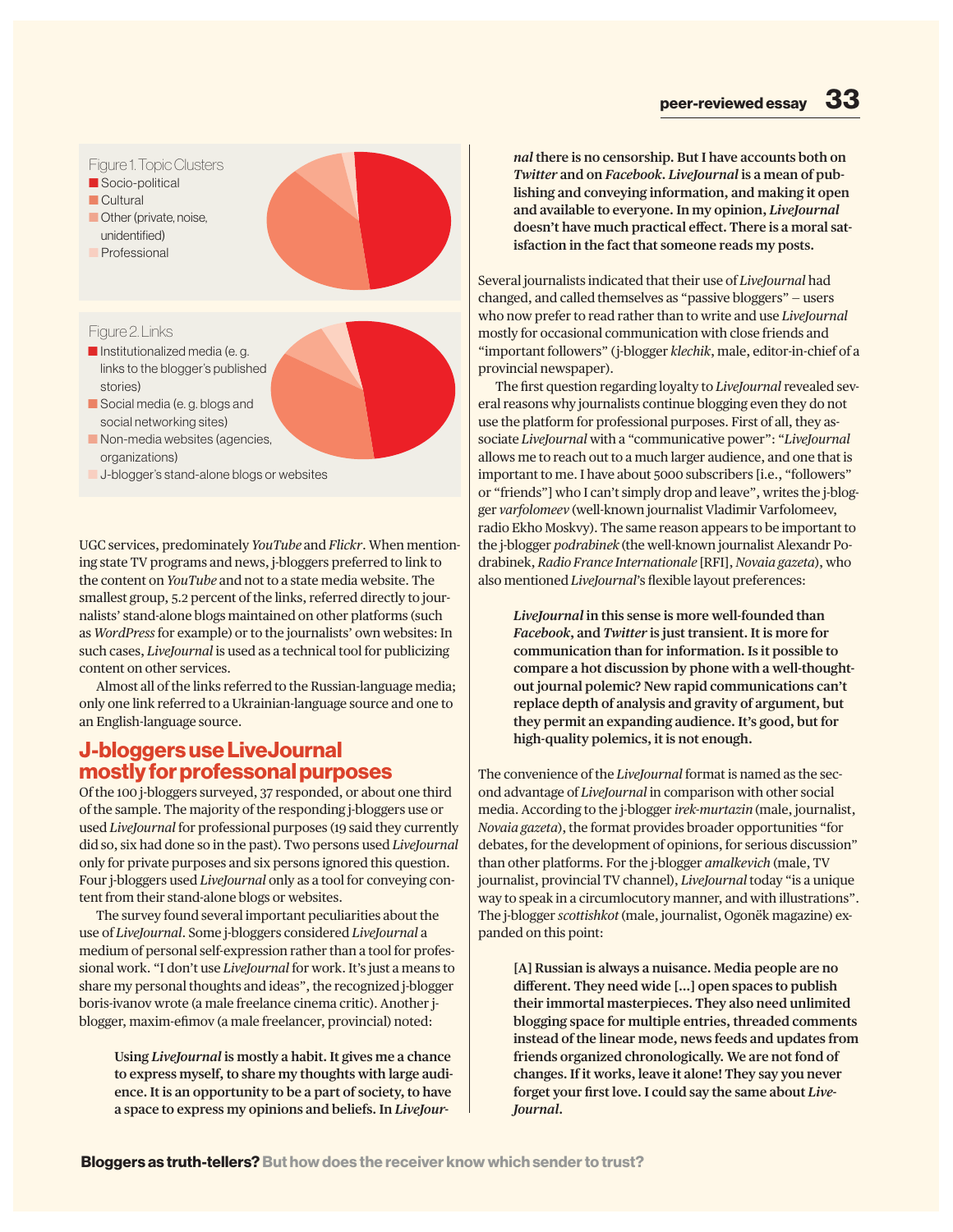Third, the journalists surveyed explained their unwillingness to abandon *LiveJournal* accounts by citing personal traits such as conservatism, passivity, and "nostalgia" (j-blogger *sobakaenot*, male, journalist, provincial newspaper), and saying it would be "a pity to leave" (j-blogger *lchilikova*, female, journalist, RIAN news agency, provincial).

GENERALLY, RUSSIAN JOURNALISTS use blogging professionally in the same way as many journalists worldwide. One of the most important functions of *LiveJournal* is communication. The majority of Russian j-bloggers surveyed recognized that *LiveJournal* is effective for maintaining dialog with an audience and maintaining contact with colleagues and sources.

For example, the j-blogger *kapkoff* (male, TV editor with a state TV channel) got the opportunity "to participate in some interesting journalistic projects, to cooperate with publishing houses", and "to give interviews to TV channels or for documentary films (about old actors, for example)" after his blogging in *LiveJournal*. Having worked as an editor, the j-blogger *glebtcherkasov* (male, journalist, *Gazeta.ru*, *Kommersant"*) looked for new authors in the blogosphere. The j-blogger *christina-sanko* (female, TV journalist with a provincial TV channel) wrote:

**I use** *LiveJournal* **to look for new topics and characters for my live coverage and TV shows and to discuss them with people.** *LiveJournal* **users have their own views on things. It's interesting to me to hear what they have to say before I make a final decision.**

Another important function of *LiveJournal* for j-bloggers is connected with information: finding, processing, delivering, and verifying facts. The j-blogger *skyzmey* (male, journalist, *Kommersant"* newspaper, provincial) explained this practice:

> **[T]he majority of the officials of the regional government and Ulianovsk city have blogs on** *LiveJournal* **(it's just a fad, a silly fad […]). That makes it convenient to watch their posts through the** *LiveJournal* **service. Sometimes there may be some interesting facts or statements which can be used in writing copy. Occasionally,**

**if important issue is being discussed and I am qualified, I may participate. A number of experts and politicians use** *LiveJournal* **as well […]**

To the j-blogger *dinadina* (female, journalist, online media), *LiveJournal* is both a personal diary and a professional log. As she travels a great deal and meets many people, she keeps track of her experiences and records notes in her blog: "Even 2 or 3 years later I may need a reference, and then *LiveJournal* comes in so handy! I also use it as a place to keep important links".

The content delivered through *LiveJournal* can take two different forms: original and non-original. In the first case, *LiveJournal* merely works as a "technical" tool for linking to the blogger's own stories or reposts. Some j-bloggers use *LiveJournal* simply as a tool for conveying content from other platforms, such as standalone blogs and websites. The j-blogger *barros* (male, freelancer) explained his motivation:

**[A]fter my** *LiveJournal* **account had been invaded by "brigada\_hella" [a community of spammers and trolls], […] I created a new stand-alone blog and linked it to other popular blogging platforms (including** *LiveJournal***) and social media sites too. Now it has become one of many channels I use to promote my publishing […]. To my mind,** *LiveJournal* **is not a space for my personal diary, but rather an aggregator of incoming information and networks. Obviously, there are plenty of news aggregators, but the Russian blogosphere is stuck with**  *LiveJournal* **for many reasons, including nostalgia. […] It is and has been the main arena for public forums in the Russian blogosphere. And that's the reason why it's been attacked by DDoS hackers […]**

Cross-posting allows journalists to remain in touch with former *LiveJournal* users who have switched to other social networking sites and who can still leave comments using OpenID. The j-blogger *darkwren* (male, journalist with a niche magazine) gave

> a detailed picture of how cross-posting could work, but points out the shortcomings of stand-alone blogs:

**My** *LiveJournal***, on the other hand, is linked to my other social media accounts. Now when I write a new** *LiveJournal* **post, it can automatically cross-post its content to** *Facebook***,** *Twitter* **or** *VKontakte***. People see the headline and simply follow the link. About 50 percent of my** *LiveJournal* **readerships are people without** *LiveJournal* **accounts who come from different social media sites. It's convenient for everyone.**

In the second case, *LiveJournal* takes on the function of an alternative media platform for

publishing content outside the journalists' regular work. In this function, it develops journalists' "personal brands" to such an extent that some even earn money by blogging. The most popular bloggers, those who have more than 1000 followers, can earn money by placing advertisements or writing commissioned copy about products or services for example.

Some well-known and recognizable journalists attract significant audiences to their *LiveJournal* blogs. The j-blogger *amalkevich* used blogging to strengthen his employer's media company trademark:

**" LIVEJOURNAL AS AN ALTER-NATIVE MEDIA PLATFORM PROVIDES AN OPPORTUNITY FOR FULL PROFESSIONAL SELF-EXPRESSION."**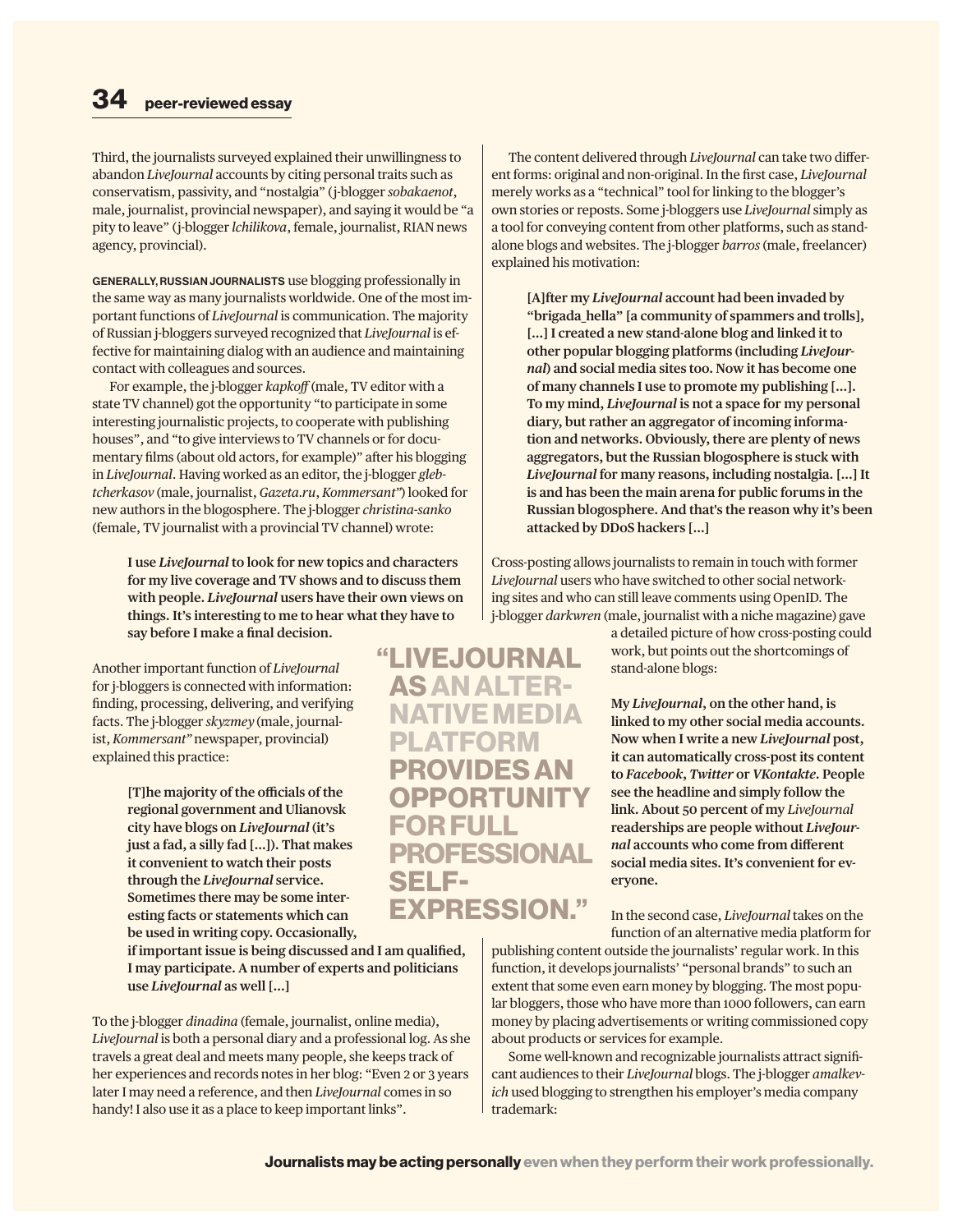**[E]arlier, the blog allowed me to conduct an alternative PR campaign for the TV channel (especially when it didn't have its own site), or to write sketches for my journalistic or scientific and teaching activity — on films or books about policy or public relations, for example.**

In some cases, such content has nothing to do with commercial goals and becomes a major focus of public attention. For example, the j-blogger indeborga (female, provincial media company) used *LiveJournal* "as a good channel to deliver the message" to government officials: because her blog was monitored by the regional administration and a number of press services, the message unusually reached its addressee. The j-blogger *skyzmey* uses *LiveJournal* in the same way:

**I started blogging only because there are subjects which aren't covered in** *Kommersant"***, where I work, but I feel the necessity of public discussion or simple publicity. […] When I wanted resonance, to publicize some facts, to raise a problem, or to notify the authorities, I simply wrote posts in** *LiveJournal***. In 90 percent of cases, the posts made Ulpressa's first page and were widely discussed. […] It is clear that regional and local officials follow the flow of information and discussions about it. The Kremlin also keeps an eye on it. But, for the same reason, I don't post on** *LiveJournal* **constantly; I write only when it's necessary.**

The j-blogger *starshinazapasa* (male, freelancer) supposes that *LiveJournal* is "already an independent mass medium built into information space" where any "worthy news" can become public: "[I]f I want to write, for example, for *Ekho Moskvy*, *Newsru. com* and *Lenta.ru* — I don't need to write to the *Ekho* or to *Lenta*. I can simply post news in the blog, and then if it is really newsworthy, it will appear in all the news agencies".

This way of using *LiveJournal* can also be considered to some extent as a compensatory medium for overcoming editorial policy, e.g. censorship or self-censorship. In some cases, editorial restrictions are connected with a medium's format and professional specialization; *LiveJournal* as an alternative media platform provides an opportunity for full professional self-expression.

#### **Conclusions**

Journalists' blogging at *LiveJournal*, like other users' blogging, is a unique mixture of private and public, as Gorny observes, <sup>42</sup> but it is also a mixture of professional and personal matters. The unusual quantity of blogging activity of Russian journalists can be explained by the popularity of the *LiveJournal* platform, which was the first of its kind to become a socio-cultural phenomenon and a public forum in Russia. Second, Russian journalism is traditionally literature-centric and opinionated (that is, advocative), while the blog format is close to classic journalistic genres such as the column, essay, report, and news item. Hence blogging appears to be a suitable tool for Russian journalists.

Communication in *LiveJournal* has a multiplatform character:

the blog platform is interwoven with other social media and some online media (e.g. through OpenID). At the same time, that communication is relatively limited. First, the blog posts are in Russian and about Russia and Russians. Second, the

journalists' blogging is mostly bounded within the counter-sphere<sup>43</sup> or "parallel public sphere"44 because it is frequently merged with social media and linked with "liberal" and "alternative agenda" media. J-blogging can reach the mainstream media mainly when the blogger works for a state media company and shares its political views.

J-BLOGGING IS QUITE politicized, at least during political campaigns. There are also some definite indications that j-bloggers use individual blogs to overcome editorial policy, openly expressing their personal or professional points of view, and use their blogs as a tribune by publishing professionally written texts. In most cases, however, it is difficult to draw a line between the professional and private purposes of j-blogging — in other words, it is difficult to say to what extent *LiveJournal* works as a compensatory medium for journalists' work. When j-bloggers criticize authorities, or reveal officials' crimes in election campaigns for example, are they expressing themselves as journalists or as citizens?

Following Pasti's 2012 statement45 that a typical modern Russian journalist, employed in a state or state-controlled media company, usually tries to satisfy his or her creative ambitions outside of regular work, *LiveJournal* can be regarded as a platform for the realization of such needs. If so, we may say that *LiveJournal* is potentially a compensatory medium for Russian journalists; however, such "compensation" would function as a safety valve, letting off pressure.

Consequently, we may logically suppose that the incorporation of j-blogging in the new hybrid media system provides some opportunities for change, but at the same time stabilizes the status quo. The new legislation regarding the official registration of the most popular blogs as mass media in Russia does not add any reason for optimism, but seems to be rather a possible threat to this kind of blogging activity. ≈

Note: This paper benefited from encouraging discussions with Kristina Lundgren and from inspiring collaborations with Jonas Appelberg, School of Social Sciences, Södertörn University, Sweden and Sergei Samoilenko, College of Humanities and Social Sciences, George Mason University, USA.

#### **references**

1 Elena Vartanova, "The Russian Media Model in the Context of Post-Soviet Dynamics". In *Comparing Media Systems Beyond the Western World*, ed. D. Hallin and P. Mancini (Cambridge: CUP, 2012), 119–142.